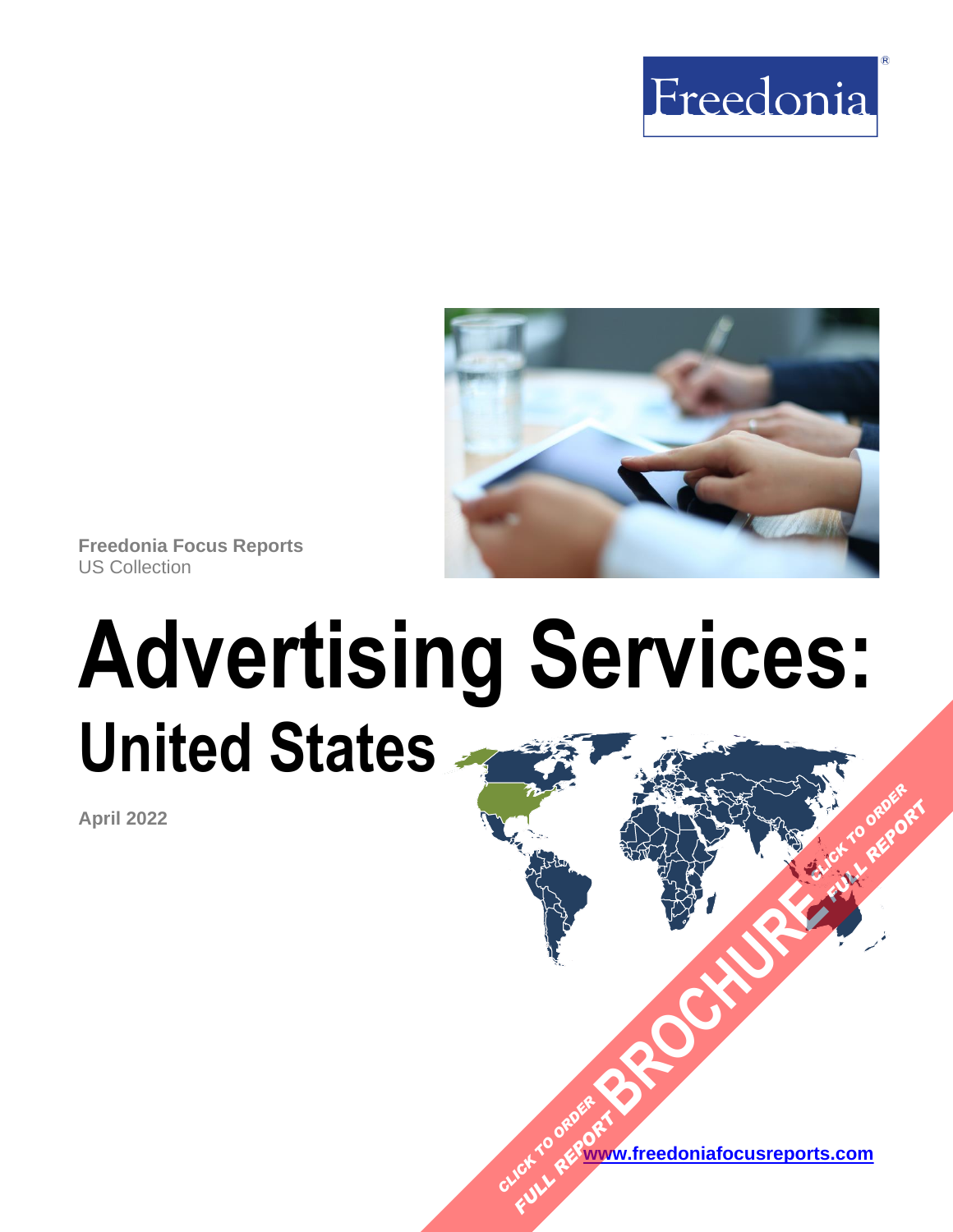# **Table of Contents**

|    | 1. Highlights                          | 3              |
|----|----------------------------------------|----------------|
| 2. | <b>Market Environment</b>              | 5              |
|    | <b>Historical Trends</b>               | 5              |
|    | Key Economic Indicators                | $\overline{7}$ |
|    | Advertising Expenditures by Media Type | 8              |
|    | <b>Internet Advertising Insights</b>   | 10             |
|    | Legal & Regulatory Factors             | 13             |
| 3. | <b>Segmentation &amp; Forecasts</b>    | 15             |
|    | <b>Establishment Type</b>              | 15             |
|    | <b>Advertising Agencies</b>            | 18             |
|    | <b>Media Representatives</b>           | 19             |
|    | <b>Public Relations Agencies</b>       | 21             |
|    | <b>Media Buying Agencies</b>           | 22             |
|    | <b>Direct Mail Advertisers</b>         | 23             |
|    | <b>Display Advertisers</b>             | 24             |
|    | <b>Ad Material Distributors</b>        | 26             |
|    | <b>Other Establishments</b>            | 27             |
|    | 4. Industry Structure                  | 28             |
|    | <b>Industry Characteristics</b>        | 28             |
|    | <b>Market Leaders</b>                  | 32             |
|    | <b>Lamar Advertising</b>               | 32             |
|    | Omnicom                                | 32             |
|    | <b>WPP</b>                             | 33             |
|    | 5. About This Report                   | 34             |
|    | Scope                                  | 34             |
|    | Sources                                | 34             |
|    | <b>Industry Codes</b>                  | 35             |
|    | Freedonia Methodology                  | 35             |
|    | Resources                              | 37             |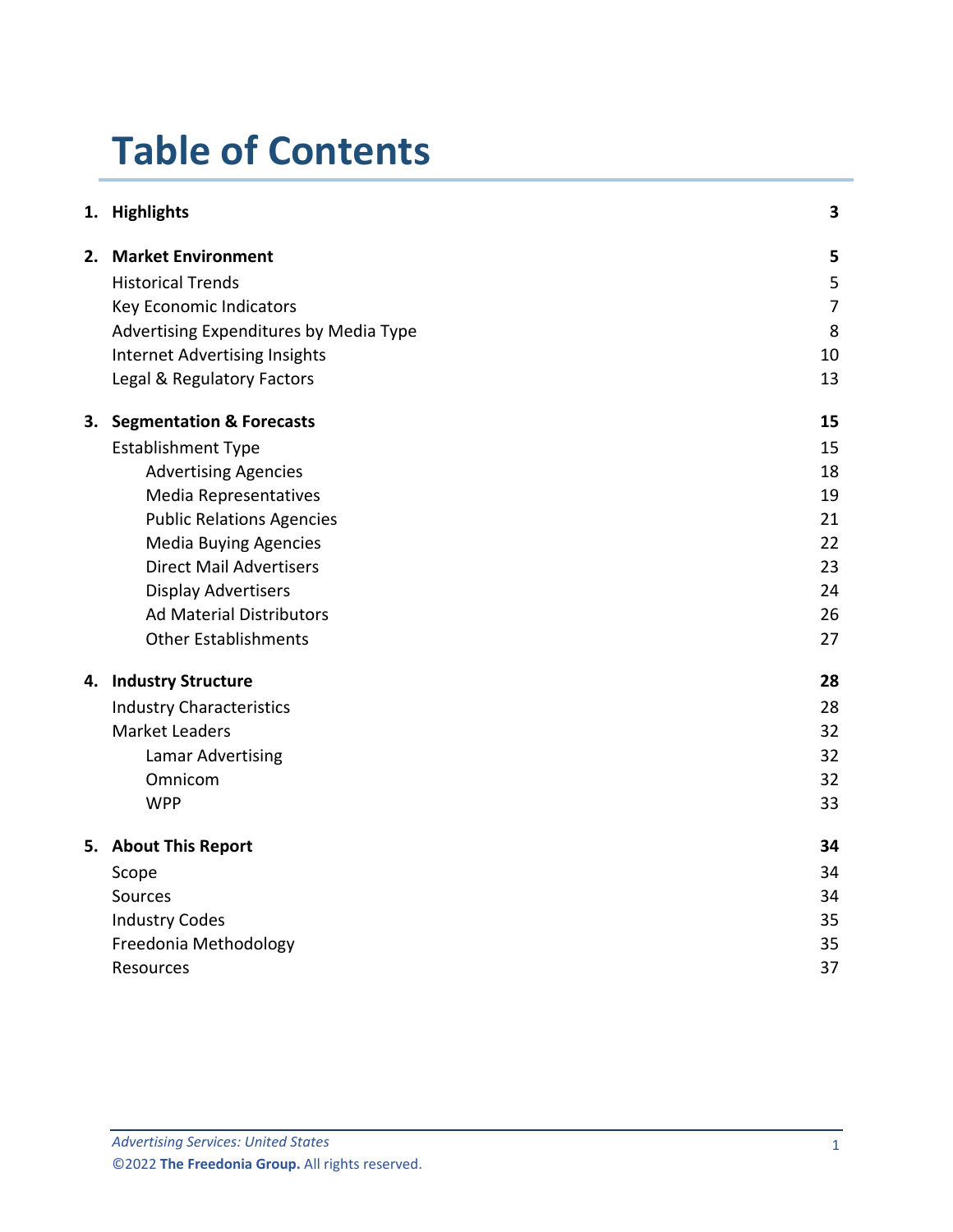# **List of Tables & Figures**

| Figure 1   Key Trends in US Advertising Services Revenues, 2021 - 2026                   | 3  |
|------------------------------------------------------------------------------------------|----|
| Figure 2   US Advertising Services Revenue Trends, 2011 - 2021                           | 5  |
| Table 1   Key Indicators for US Advertising Services Revenues, 2011 - 2026 (US\$ bil)    | 7  |
| Figure 3   US Advertising Expenditures by Media Type, 2011 - 2021 (US\$ bil)             | 8  |
| Table 2   US Advertising Expenditures by Media Type, 2011 - 2021 (US\$ bil)              | 8  |
| Figure 4   US Survey: Is an ad blocker in use on any of the devices you use? (% of adult |    |
| respondents who have heard of ad blockers)                                               | 10 |
| Figure 5   US Survey: What is the main reason(s) an ad blocker is in use? (% of adult    |    |
| respondents who have heard of and use an ad blocker)                                     | 11 |
| Figure 6   US Advertising Services Revenue by Establishment Type, 2011 - 2026 (US\$ bil) | 15 |
| Table 3   US Advertising Services Revenue by Establishment Type, 2011 - 2026 (US\$ bil)  | 15 |
| Figure 7   US Advertising Services Revenue by Establishment Type, 2011 - 2026 (%)        | 16 |
| Figure 8   US Advertising Services Revenue by Establishment Type Performance Index,      |    |
| $2011 - 2026(2011=100)$                                                                  | 17 |
| Figure 9   US Advertising Services Employer & Nonemployer Establishments &               |    |
| Revenues, 2019 (%)                                                                       | 28 |
| Figure 10   US Advertising Services Firms, Establishments, & Employment, 2011 - 2019     | 29 |
| Table 4   US Advertising Services Firms, Establishments, & Employment, 2011 - 2019       | 29 |
| Figure 11   US Advertising Services Revenue Concentration, 2007 - 2017                   | 30 |
| Figure 12   US Advertising Services Revenue Concentration by Segment, 2007 - 2017        | 31 |
| Table 5   NAICS & SIC Codes Related to Advertising Services                              | 35 |
|                                                                                          |    |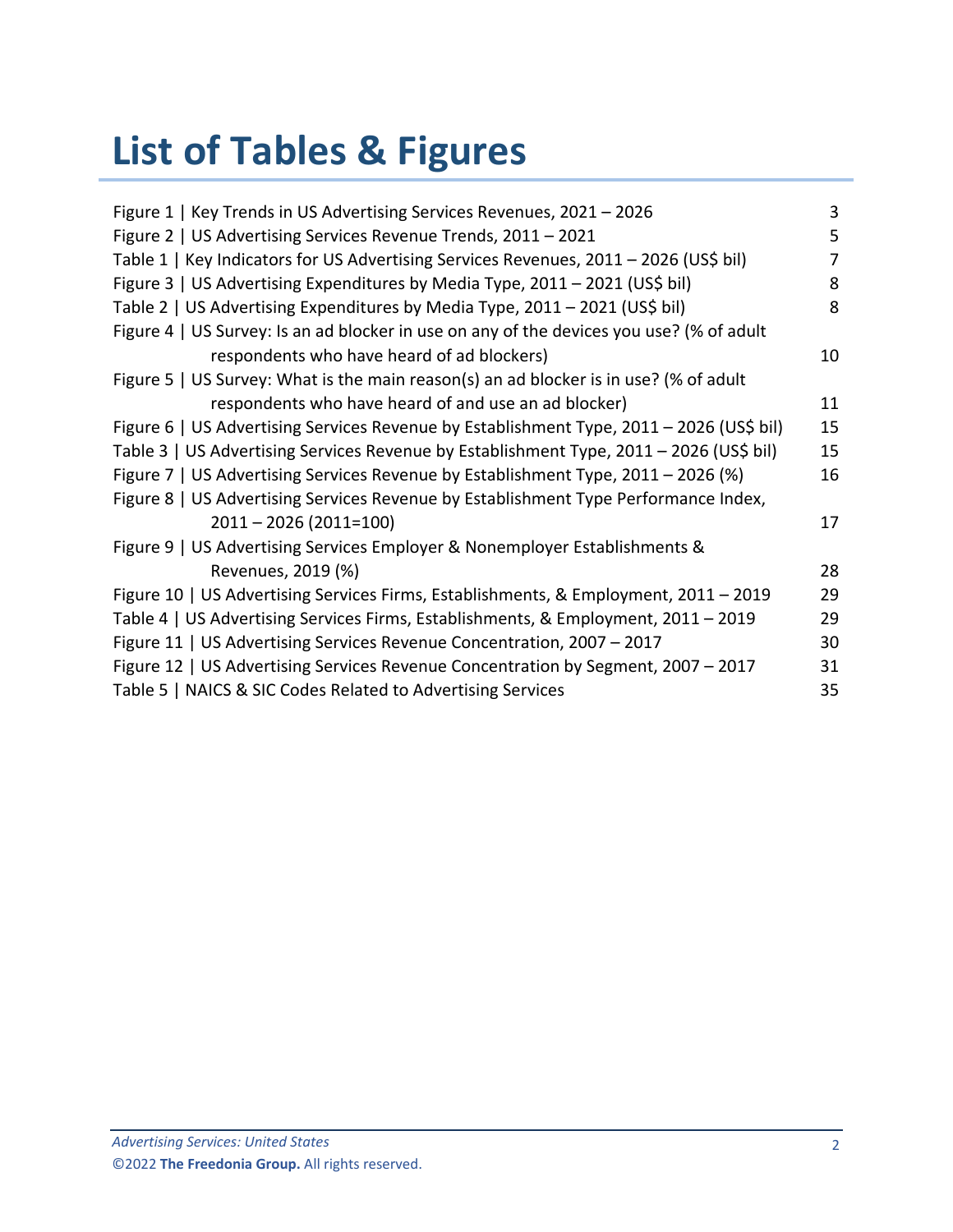# <span id="page-3-0"></span>**5. About This Report**

## <span id="page-3-1"></span>**Scope**

This report forecasts to 2022 and 2026 US advertising services revenues in nominal US dollars. Total demand is segmented by establishment type in terms of:

- advertising agencies
- media representatives
- public relations agencies
- media buying agencies
- direct mail advertisers
- display advertisers
- ad material distributors
- other establishments such as product demonstration, display lettering, and welcoming services

To illustrate historical trends, total revenues, the various segments, and advertising spending by media type are provided in annual series from 2011 to 2021.

Excluded from the scope of this report are advertising revenues from establishments that do not provide advertising services as their primary activity, as reported to the US Census Bureau. For example, advertising revenues earned by television networks, newspaper publishers, social media websites, and internet search engine providers are excluded. Search engine optimization (SEO) services are also excluded.

This report includes the results of a proprietary national online consumer survey of US adults (age 18+). This Freedonia Focus Reports National Survey has a sample size of approximately 2,000, screened for response quality, and representative of the US population on the demographic measures of age, gender, geographic region, race/ethnicity, household income, and the presence/absence of children in the household.

Key macroeconomic indicators are also provided with quantified trends. Other various topics, including profiles of pertinent leading companies, are covered in this report. A full outline of report items by page is available in the Table of Contents.

# <span id="page-3-2"></span>**Sources**

*Advertising Services: United States* (FF95027) represents the synthesis and analysis of data from various primary, secondary, macroeconomic, and demographic sources, such as:

- firms participating in the industry, and their suppliers and customers
- government/public agencies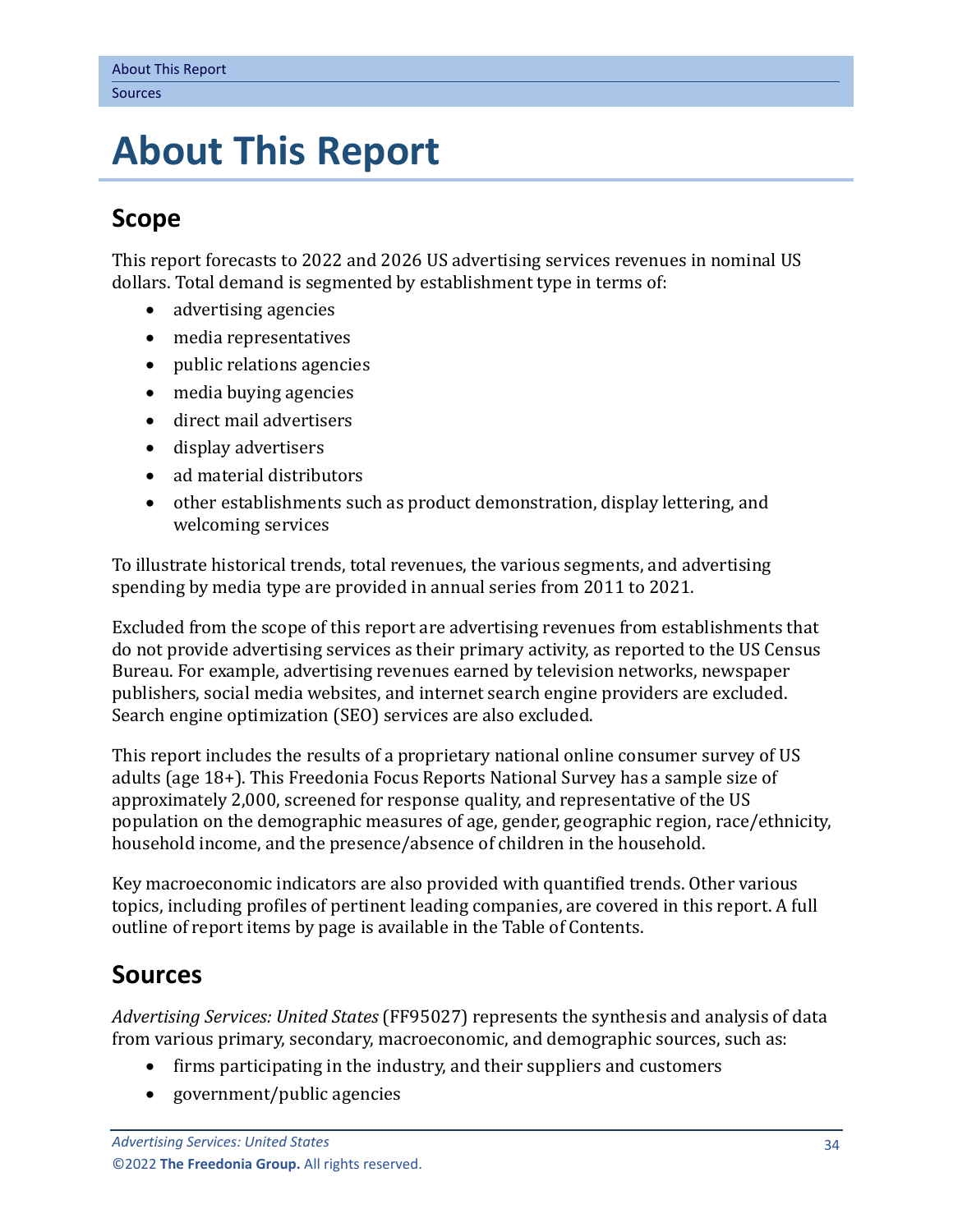- intergovernmental and non-governmental organizations
- proprietary and licensed national consumer survey data
- trade associations and their publications
- the business and trade press
- indicator forecasts by The Freedonia Group
- the findings of other reports and studies by The Freedonia Group

Specific sources and additional resources are listed in the Resources section of this publication for reference and to facilitate further research.

# <span id="page-4-0"></span>**Industry Codes**

<span id="page-4-2"></span>

| Table 5   NAICS & SIC Codes Related to Advertising Services |                                                   |                                           |                                              |  |  |  |  |
|-------------------------------------------------------------|---------------------------------------------------|-------------------------------------------|----------------------------------------------|--|--|--|--|
| NAICS/SCIAN 2017                                            |                                                   | <b>SIC</b>                                |                                              |  |  |  |  |
| North American Industry Classification System               |                                                   | <b>Standard Industrial Classification</b> |                                              |  |  |  |  |
| 541810                                                      | <b>Advertising Agencies</b>                       | 5199                                      | Nondurable Goods, Nec                        |  |  |  |  |
| 541820                                                      | <b>Public Relations Agencies</b>                  | 7311                                      | <b>Advertising Agencies</b>                  |  |  |  |  |
| 541830                                                      | <b>Media Buying Agencies</b>                      | 7312                                      | <b>Outdoor Advertising Services</b>          |  |  |  |  |
| 541840                                                      | Media Representatives                             | 7313                                      | Radio, Television, Publisher Representatives |  |  |  |  |
| 541850                                                      | <b>Outdoor Advertising</b>                        | 7319                                      | Advertising, Nec                             |  |  |  |  |
| 541860                                                      | Direct Mail Advertising                           | 7331                                      | Direct Mail Advertising Services             |  |  |  |  |
| 541870                                                      | <b>Advertising Material Distribution Services</b> | 7389                                      | <b>Business Services, Nec</b>                |  |  |  |  |
| 541890                                                      | Other Services Related to Advertising             | 8743                                      | <b>Public Relations Services</b>             |  |  |  |  |

Source: US Census Bureau

# <span id="page-4-1"></span>**Freedonia Methodology**

The Freedonia Group, a subsidiary of MarketResearch.com, has been in business for more than 30 years and in that time has developed a comprehensive approach to data analysis that takes into account the variety of industries covered and the evolving needs of our customers.

Every industry presents different challenges in market sizing and forecasting, and this requires flexibility in methodology and approach. Freedonia methodology integrates a variety of quantitative and qualitative techniques to present the best overall picture of a market's current position as well as its future outlook: When published data are available, we make sure they are correct and representative of reality. We understand that published data often have flaws either in scope or quality, and adjustments are made accordingly. Where no data are available, we use various methodologies to develop market sizing (both top-down and bottom-up) and then triangulate those results to come up with the most accurate data series possible. Regardless of approach, we also talk to industry participants to verify both historical perspective and future growth opportunities.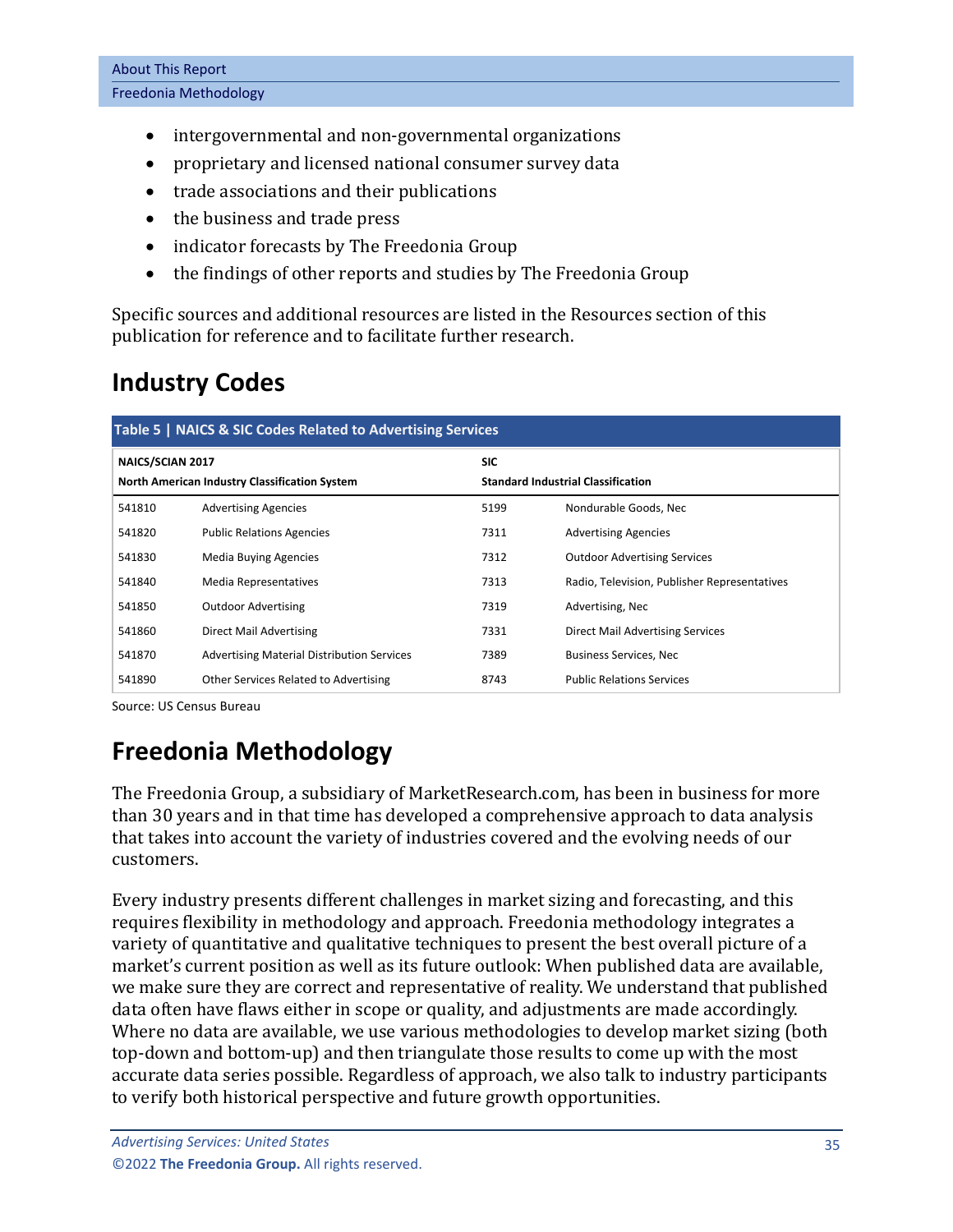| <b>About This Report</b> |
|--------------------------|
| Freedonia Methodology    |

Methods used in the preparation of Freedonia market research include, but are not limited to, the following activities: comprehensive data mining and evaluation, primary research, consensus forecasting and analysis, ratio analysis using key indicators, regression analysis, end use growth indices and intensity factors, purchase power parity adjustments for global data, consumer and end user surveys, market share and corporate sales analysis, product lifespan analysis, product or market life cycle analysis, graphical data modeling, long-term historical trend analysis, bottom-up and top-down demand modeling, and comparative market size ranking.

Freedonia quantifies trends in various measures of growth and volatility. Growth (or decline) expressed as an average annual growth rate (AAGR) is the least squares growth rate, which takes into account all available datapoints over a period. The volatility of datapoints around a least squares growth trend over time is expressed via the coefficient of determination, or  $r^2$ . The most stable data series relative to the trend carries an  $r^2$  value of 1.0; the most volatile – 0.0. Growth calculated as a compound annual growth rate (CAGR) employs, by definition, only the first and last datapoints over a period. The CAGR is used to describe forecast growth, defined as the expected trend beginning in the base year and ending in the forecast year. Readers are encouraged to consider historical volatility when assessing particular annual values along the forecast trend, including in the forecast year.

# **Copyright & Licensing**

The full report is protected by copyright laws of the United States of America and international treaties. The entire contents of the publication are copyrighted by The Freedonia Group.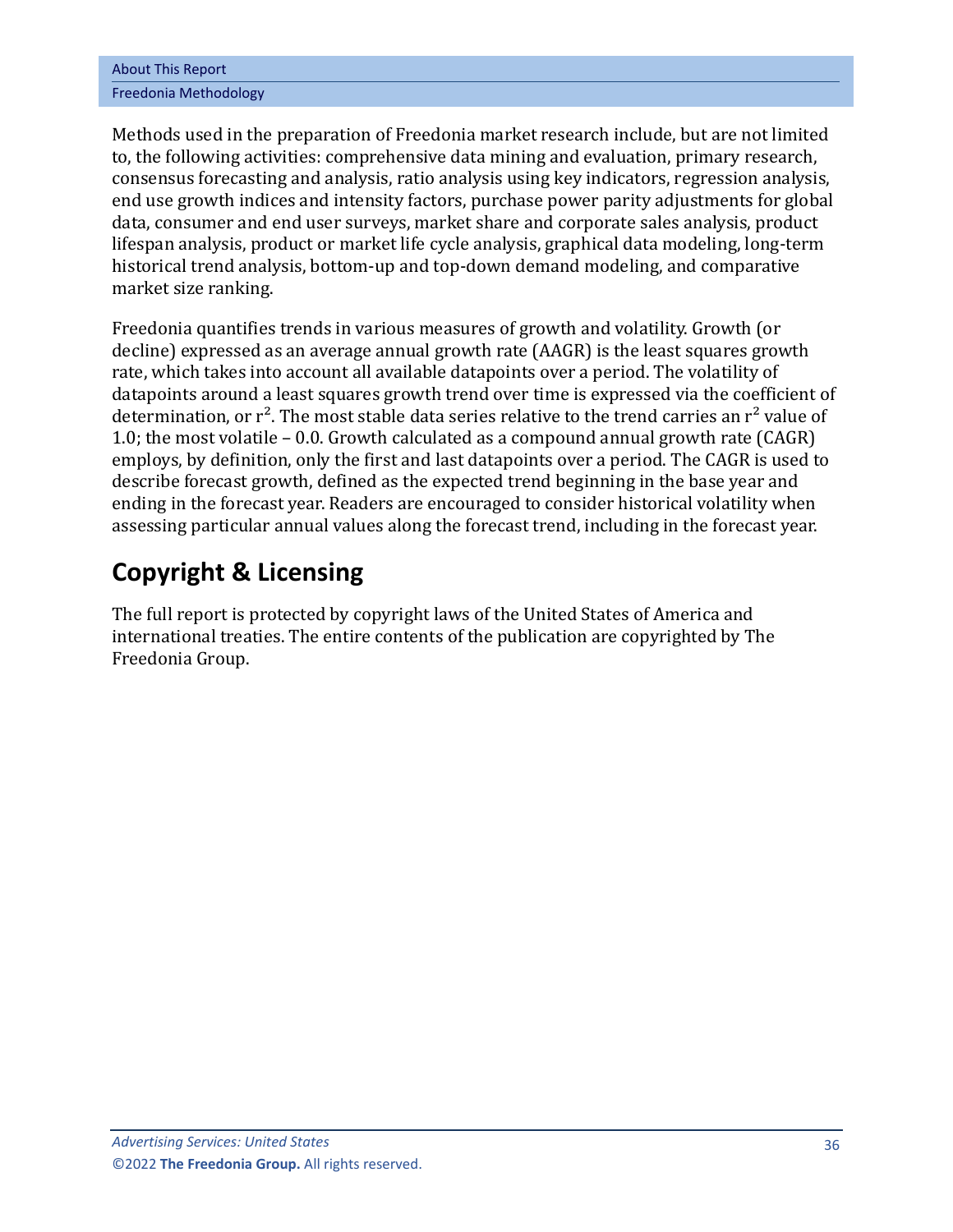## <span id="page-6-0"></span>**Resources**

#### **The Freedonia Group**

#### **[Freedonia Industry Studies](http://www.freedoniagroup.com/Home.aspx?ReferrerId=FL-Focus)**

*[Corrugated & Paperboard Boxes](http://www.freedoniagroup.com/DocumentDetails.aspx?ReferrerId=FL-FOCUS&studyid=4292) [Labels](http://www.freedoniagroup.com/DocumentDetails.aspx?ReferrerId=FL-FOCUS&studyid=3852) [Protective Mailers](http://www.freedoniagroup.com/DocumentDetails.aspx?ReferrerId=FL-FOCUS&studyid=3886) [Protective Packaging](http://www.freedoniagroup.com/DocumentDetails.aspx?ReferrerId=FL-FOCUS&studyid=3797)*

#### **[Freedonia Focus Reports](https://www.freedoniafocusreports.com/redirect.asp?progid=89534&url=/)**

*[Commercial Printing: United States](https://www.freedoniafocusreports.com/Commercial-Printing-United-States-FF25012/?progid=89534) [Communication Services: United States](https://www.freedoniafocusreports.com/Communication-Services-United-States-FF95058/?progid=89534) [E-Commerce: United States](https://www.freedoniafocusreports.com/E-Commerce-United-States-FF90043/?progid=89534) [Internet Content & Search: United States](https://www.freedoniafocusreports.com/Internet-Content-Search-United-States-FF95032/?progid=89534) [Management Consulting Services: United States](https://www.freedoniafocusreports.com/Management-Consulting-Services-United-States-FF95037/?progid=89534) [Motion Picture & Video: United States](https://www.freedoniafocusreports.com/Motion-Pictures-Video-United-States-FF95034/?progid=89534) [Newspaper Publishing: United States](https://www.freedoniafocusreports.com/Newspaper-Publishing-United-States-FF25014/?progid=89534) [Paper & Paperboard: United States](https://www.freedoniafocusreports.com/Paper-Paperboard-United-States-FF25011/?progid=89534) [Printing Machinery & Equipment: United States](https://www.freedoniafocusreports.com/Printing-Machinery-Equipment-United-States-FF75026/?progid=89534) [Professional Services: United States](https://www.freedoniafocusreports.com/Professional-Services-United-States-FF95063/?progid=89534) [Public Transport: United States](https://www.freedoniafocusreports.com/Public-Transport-United-States-FF95059/?progid=89534) [Real Estate: United States](https://www.freedoniafocusreports.com/Real-Estate-United-States-FF95081/?progid=89534) [Travel Services: United States](https://www.freedoniafocusreports.com/Travel-Services-United-States-FF95038/?progid=89534)*

### **[Freedonia Custom Research](http://www.freedoniagroup.com/CustomResearch.aspx?ReferrerId=FL-Focus)**

#### **Trade Publications**

*Ad Age Adweek DMN eMarketer Marketing Dive PRWeek Shopper Marketing Target Marketing*

#### **Agencies & Associations**

American Advertising Federation American Association of Advertising Agencies American Marketing Association Association of National Advertisers